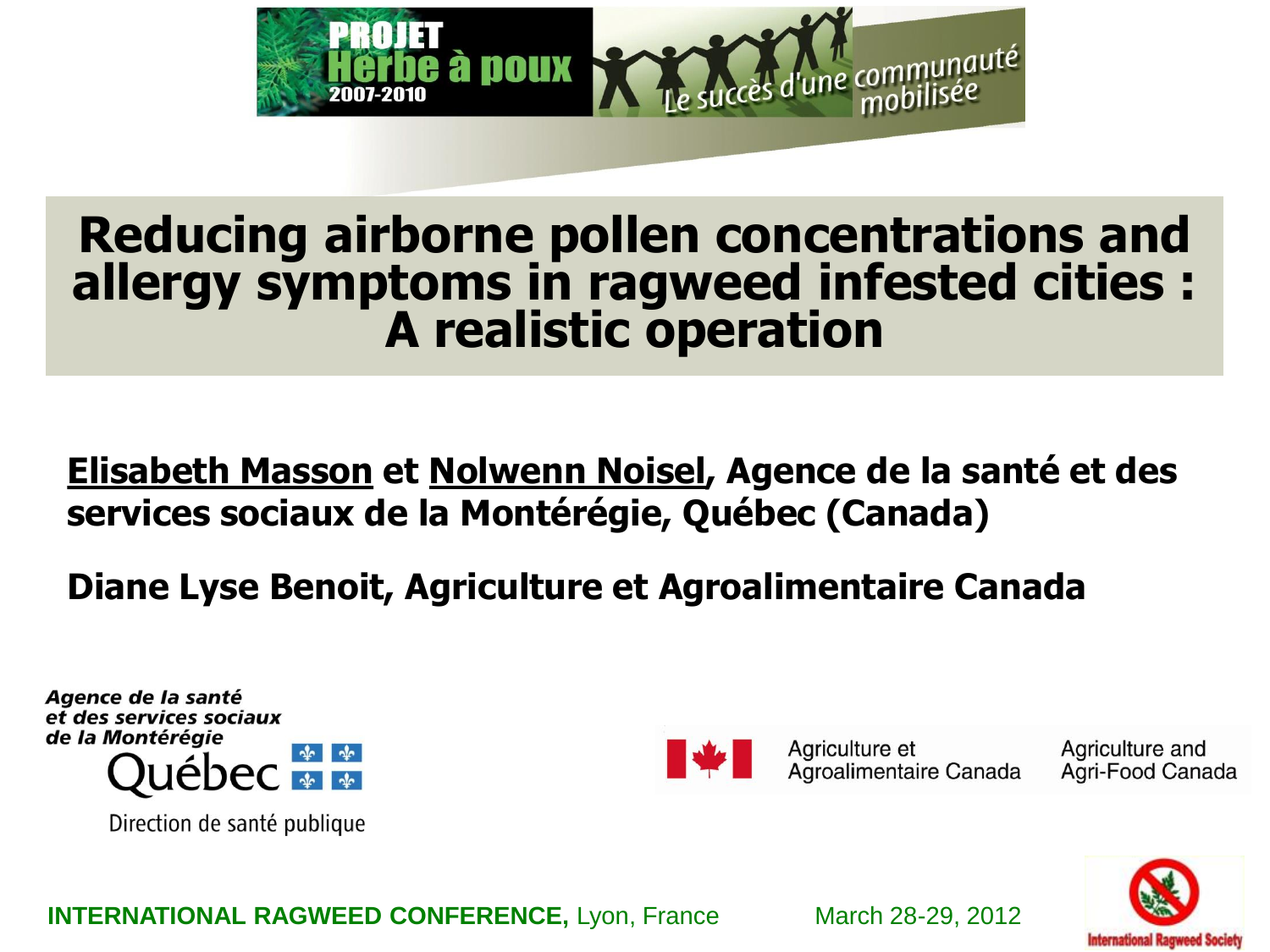

# **Situation in the province of Québec, Canada**

- •18% of the population suffers from allergic rhinitis in areas where ragweed (Ambrosia artemisiifolia) is abundant
- •Efforts have been encouraged for the promotion of a collaborative action at the municipal scale
- •Data regarding the impact of local ragweed control on pollen production as well as on allergic symptoms are currently missing

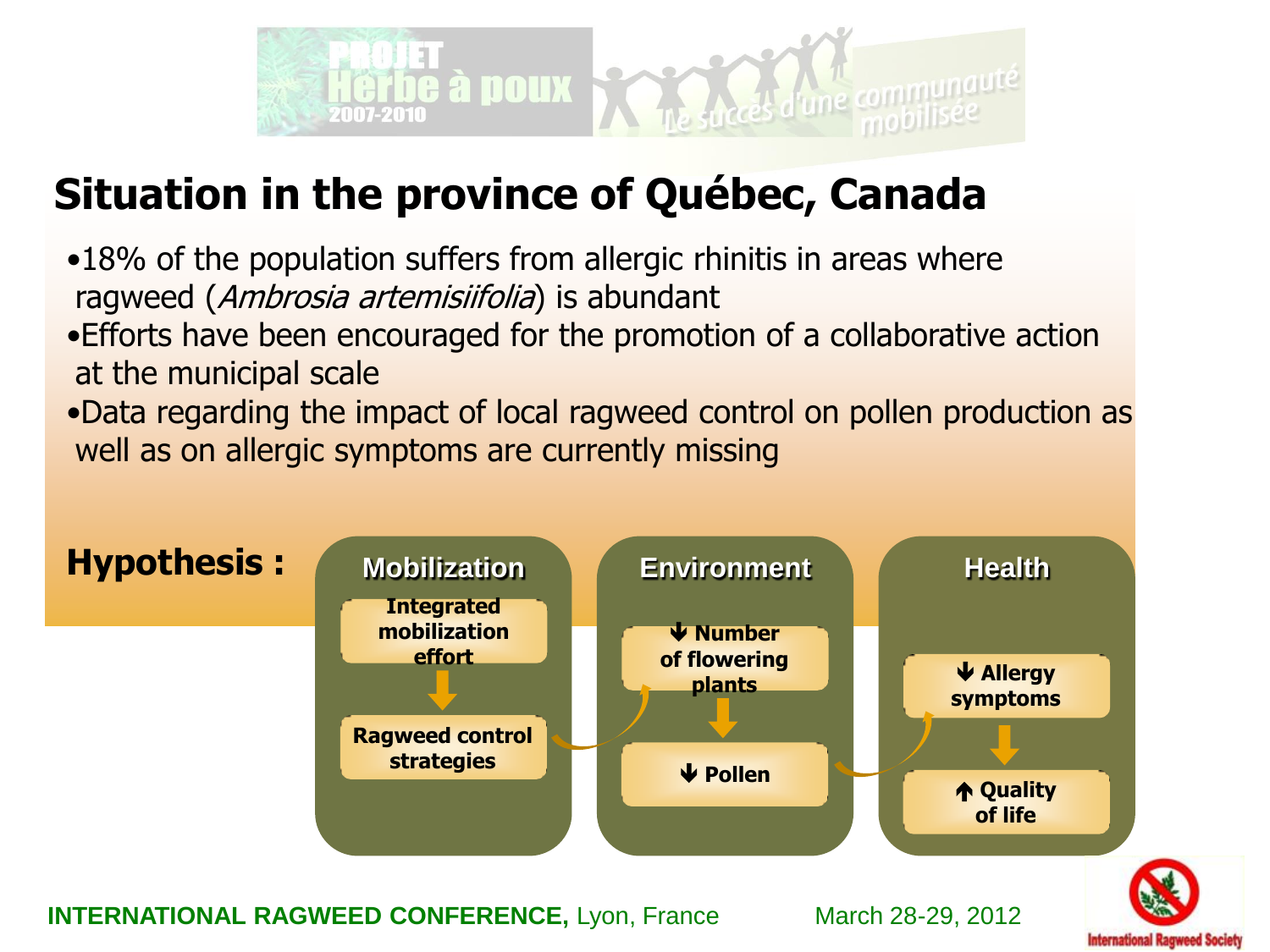

#### **Intervention**

**Mobilization** : **Triennial Action Plan** (convincing all stakeholders to work together) **Methods**

- **Two cities :** intervention city and control city (Southern Québec)
- **A 4-year project** : 2007, baseline (T0); 2008 to 2010 intervention (T1-T3)

#### **Assessing the outcomes**

**Mobilization process** : Evaluation with an historical perspective based on a framework adapted to the conditions for a successful concerted effort

**Environmental :** Quasi-experimental design with non-equivalent comparison groups Pre-intervention (T0) and post-intervention (T3) samplings in both cities :

- **Ragweed density** : counted in quadrats in four habitats
- **Pollen concentrations** : 15 Rotorod samplers/city measured daily during the ragweed flowering period

**Health :** Quasi-experimental design : time series with a non-equivalent comparison group **440 adults allergic** to ragweed pollen

Nasal and ocular symptoms and quality of life (QoL) documented each year



**INTERNATIONAL RAGWEED CONFERENCE, Lyon, France March 28-29, 2012**